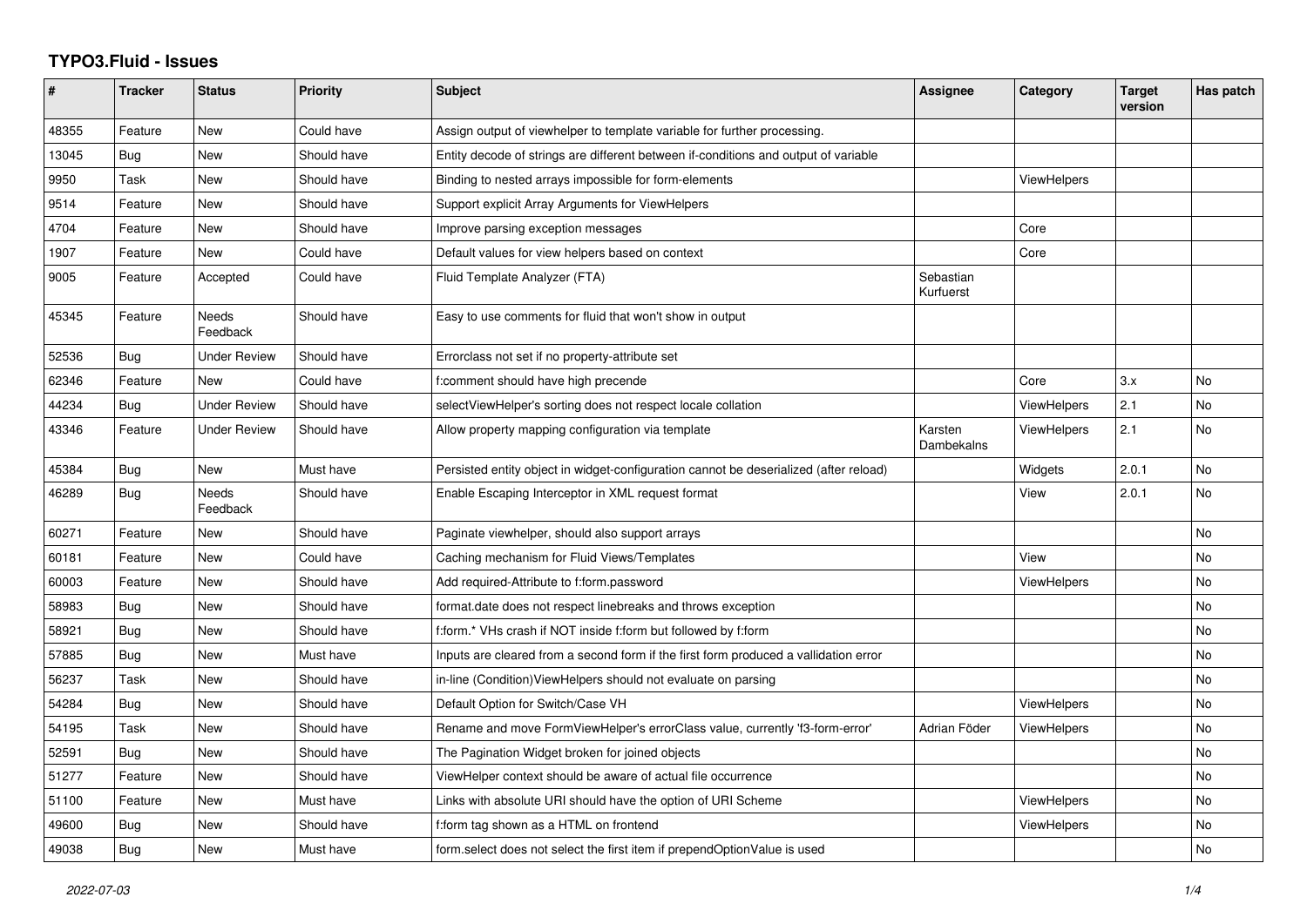| #     | <b>Tracker</b> | <b>Status</b> | <b>Priority</b>      | <b>Subject</b>                                                                                              | <b>Assignee</b>        | Category    | <b>Target</b><br>version | Has patch     |
|-------|----------------|---------------|----------------------|-------------------------------------------------------------------------------------------------------------|------------------------|-------------|--------------------------|---------------|
| 47669 | Task           | New           | Should have          | FormViewHelper does not define the default request method                                                   |                        |             |                          | <b>No</b>     |
| 46545 | Feature        | New           | Should have          | Better support for arrays in options of SelectViewHelper                                                    |                        |             |                          | No            |
| 45394 | Task           | New           | Should have          | Forwardport Unit test for standalone view                                                                   |                        | View        |                          | No            |
| 45153 | Feature        | <b>New</b>    | Should have          | f:be.menus.actionMenuItem - Detection of the current select option is insufficient                          |                        |             |                          | No            |
| 43072 | Task           | New           | Should have          | Remove TOKENS for adding templates fallback in Backporter                                                   |                        | View        |                          | No            |
| 43071 | Task           | <b>New</b>    | Should have          | Remove TOKENS for adding fallback teplates in B                                                             |                        |             |                          | No            |
| 42743 | Task           | New           | Should have          | Remove inline style for hidden form fields                                                                  |                        |             |                          | No            |
| 42397 | Feature        | New           | Should have          | Missing viewhelper for general links                                                                        |                        |             |                          | No            |
| 40081 | Feature        | <b>New</b>    | Should have          | Allow assigned variables as keys in arrays                                                                  |                        |             |                          | No            |
| 40064 | Bug            | New           | Must have            | Multiselect is not getting persisted                                                                        |                        | ViewHelpers |                          | No            |
| 39990 | Bug            | <b>New</b>    | Should have          | Same form twice in one template: hidden fields for empty values are only rendered<br>once                   |                        | Core        |                          | No            |
| 39936 | Feature        | New           | Should have          | registerTagAttribute should handle default values                                                           |                        | ViewHelpers |                          | No            |
| 38369 | Bug            | <b>New</b>    | Must have            | Resource ViewHelpers should not fall back to request package                                                |                        | View        |                          | No            |
| 38130 | Feature        | New           | Should have          | Checkboxes and multiple select fields should have an assignable default value                               |                        |             |                          | No            |
| 37619 | Bug            | New           | Should have          | Fatal Error when using variable in name attribute of Section ViewHelper                                     |                        | ViewHelpers |                          | No            |
| 37095 | Feature        | New           | Should have          | It should be possible to set a different template on a Fluid TemplateView inside an<br>action               | Christopher<br>Hlubek  |             |                          | No            |
| 36655 | Bug            | New           | Should have          | <b>Pagination Links</b>                                                                                     |                        | Widgets     |                          | <b>No</b>     |
| 36410 | Feature        | New           | Should have          | Allow templates to send arguments back to layout                                                            |                        | ViewHelpers |                          | No            |
| 34309 | Task           | New           | Could have           | Unknown ViewHelpers cause exception - should be handled more graceful                                       |                        | ViewHelpers |                          | No            |
| 33551 | Bug            | New           | Must have            | View helper values break out of a partial scope                                                             | Sebastian<br>Kurfuerst | Core        |                          | No            |
| 33215 | Feature        | New           | Should have          | RFC: Dynamic values in ObjectAccess paths                                                                   |                        |             |                          | No            |
| 31955 | Feature        | New           | Should have          | f:uri.widget                                                                                                |                        | Widgets     |                          | No            |
| 30555 | Feature        | New           | Could have           | Make TagBuilder more extensible                                                                             |                        | Core        |                          | No            |
| 28554 | Bug            | New           | Should have          | (v4) implement feature flag to disable caching                                                              |                        |             |                          | <b>No</b>     |
| 28553 | Bug            | New           | Should have          | improve XHProf test setup                                                                                   |                        |             |                          | No            |
| 28552 | <b>Bug</b>     | New           | Should have          | (v5) write ViewHelper test for compiled run; adjust functional test to do two passes<br>(uncached & cached) |                        |             |                          | No            |
| 28550 | Bug            | New           | Should have          | (v4) make widgets cacheable, i.e. not implement childnodeaccess interface                                   |                        |             |                          | No            |
| 28549 | Bug            | New           | Should have          | make widgets cacheable, i.e. not implement childnodeaccess interface                                        |                        |             |                          | No            |
| 27607 | <b>Bug</b>     | New           | Must have            | Make Fluid comparisons work when first element is STRING, second is NULL.                                   |                        | Core        |                          | No            |
| 26664 | Task           | New           | Won't have this time | Clean up Form ViewHelpers                                                                                   |                        | ViewHelpers |                          | $\mathsf{No}$ |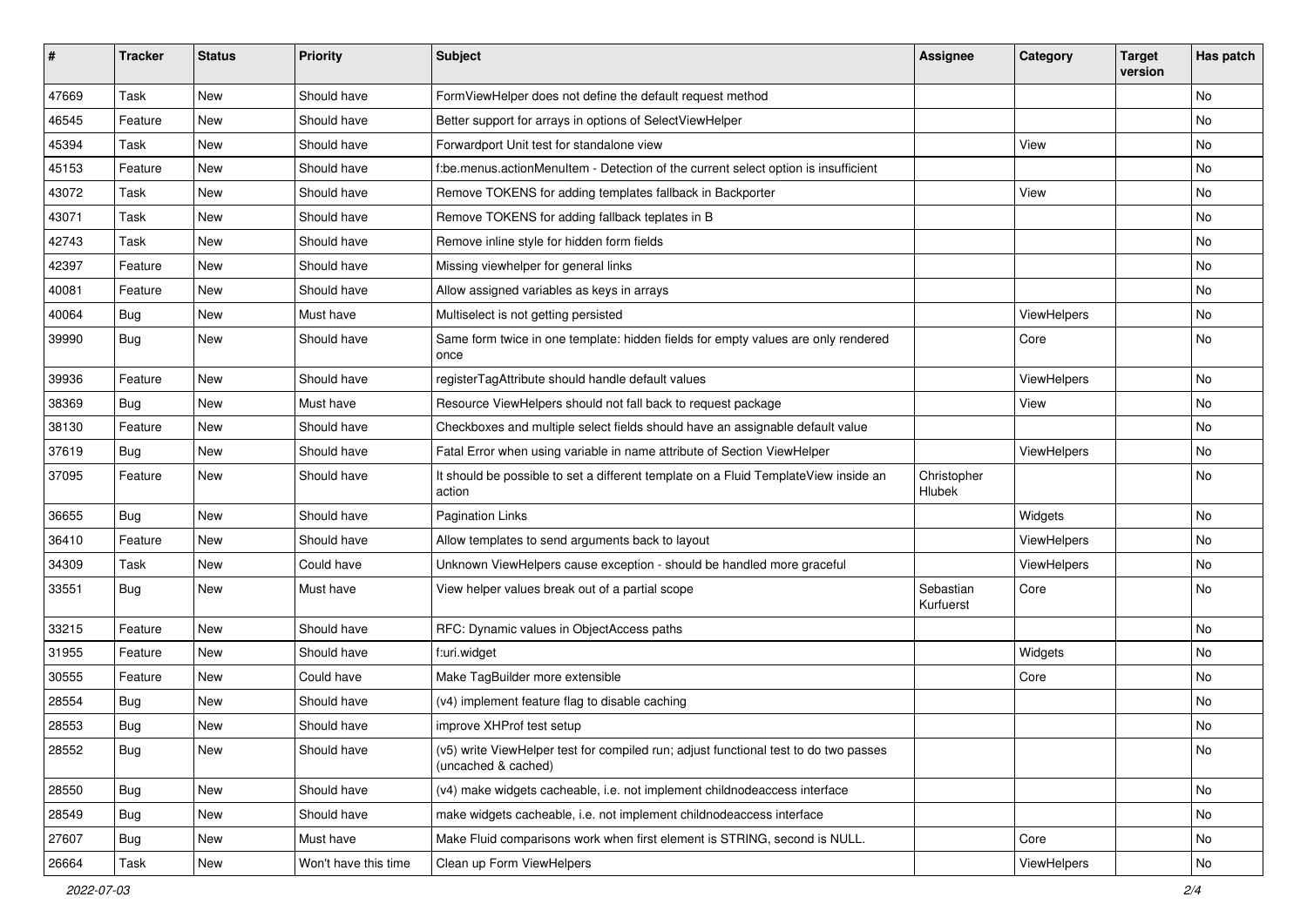| $\sharp$ | <b>Tracker</b> | <b>Status</b>       | <b>Priority</b>      | <b>Subject</b>                                                                                         | <b>Assignee</b>             | Category    | <b>Target</b><br>version | Has patch |
|----------|----------------|---------------------|----------------------|--------------------------------------------------------------------------------------------------------|-----------------------------|-------------|--------------------------|-----------|
| 26658    | Task           | New                 | Won't have this time | Make Form ViewHelpers consistent                                                                       |                             | ViewHelpers |                          | <b>No</b> |
| 12863    | <b>Bug</b>     | New                 | Should have          | Attributes of a viewhelper can't contain a '-'                                                         | Sebastian<br>Kurfuerst      | Core        |                          | No        |
| 10911    | Task           | New                 | Should have          | Tx_Fluid_ViewHelpers_Form_AbstractFormViewHelper->renderHiddenIdentityField<br>should be more reliable |                             | ViewHelpers |                          | No        |
| 10472    | Feature        | <b>New</b>          | Could have           | Fluid Standalone distribution                                                                          |                             | Core        |                          | No        |
| 8648     | Bug            | New                 | Should have          | format.crop ViewHelper should support all features of the crop stdWrap function                        |                             | ViewHelpers |                          | No        |
| 3725     | Feature        | New                 | Could have           | <b>CSS Engine</b>                                                                                      | Christian Müller            | ViewHelpers |                          | <b>No</b> |
| 3481     | Bug            | New                 | Should have          | Use ViewHelperVariableContainer in PostParseFacet                                                      |                             | Core        |                          | No        |
| 28551    | Bug            | Accepted            | Should have          | (v4) backport VHTest                                                                                   | Sebastian<br>Kurfuerst      |             |                          | No        |
| 5933     | Feature        | Accepted            | Should have          | Optional section rendering                                                                             | Sebastian<br>Kurfuerst      | ViewHelpers |                          | <b>No</b> |
| 46091    | Task           | Needs<br>Feedback   | Should have          | Show source file name and position on exceptions during parsing                                        |                             |             |                          | No        |
| 33628    | Bug            | Needs<br>Feedback   | Must have            | Multicheckboxes (multiselect) for Collections don't work                                               | Christian Müller            | ViewHelpers |                          | No        |
| 33394    | Feature        | Needs<br>Feedback   | Should have          | Logical expression parser for BooleanNode                                                              | <b>Tobias Liebig</b>        | Core        |                          | No        |
| 8989     | Feature        | Needs<br>Feedback   | Could have           | Search path for fluid template files                                                                   |                             | View        |                          | No        |
| 8491     | Task           | Needs<br>Feedback   | Should have          | link.action and uri.action differ in absolute argument                                                 | Karsten<br>Dambekalns       | ViewHelpers |                          | No        |
| 3291     | Feature        | Needs<br>Feedback   | Should have          | Cacheable viewhelpers                                                                                  |                             |             |                          | No        |
| 65424    | Bug            | <b>Under Review</b> | Should have          | SelectViewHelper must respect option(Value Label)Field for arrays                                      |                             | ViewHelpers |                          | No        |
| 59057    | Bug            | <b>Under Review</b> | Must have            | Hidden empty value fields shoud be disabled when related field is disabled                             | <b>Bastian</b><br>Waidelich | ViewHelpers |                          | <b>No</b> |
| 55008    | Bug            | <b>Under Review</b> | Should have          | Interceptors should be used in Partials                                                                | Christian Müller            |             |                          | No        |
| 53806    | Bug            | Under Review        | Should have          | Paginate widget maximumNumberOfLinks rendering wrong number of links                                   | <b>Bastian</b><br>Waidelich | Widgets     |                          | No        |
| 52640    | Feature        | <b>Under Review</b> | Should have          | Create an UnlessViewHelper as opposite to the IfViewHelper                                             | Marc Neuhaus                |             |                          | No        |
| 50888    | Bug            | <b>Under Review</b> | Should have          | WSOD by changing name of section and if Fluid caches are generated                                     |                             |             |                          | No        |
| 49756    | Feature        | <b>Under Review</b> | Should have          | Select values by array key in checkbox viewhelper                                                      |                             |             |                          | No        |
| 47006    | Bug            | <b>Under Review</b> | Should have          | widget identifier are not unique                                                                       |                             |             |                          | No        |
| 46257    | Feature        | <b>Under Review</b> | Should have          | Add escape sequence support for Fluid                                                                  |                             | Core        |                          | No        |
| 34682    | Bug            | <b>Under Review</b> | Should have          | Radio Button missing checked on validation error                                                       |                             | ViewHelpers |                          | No        |